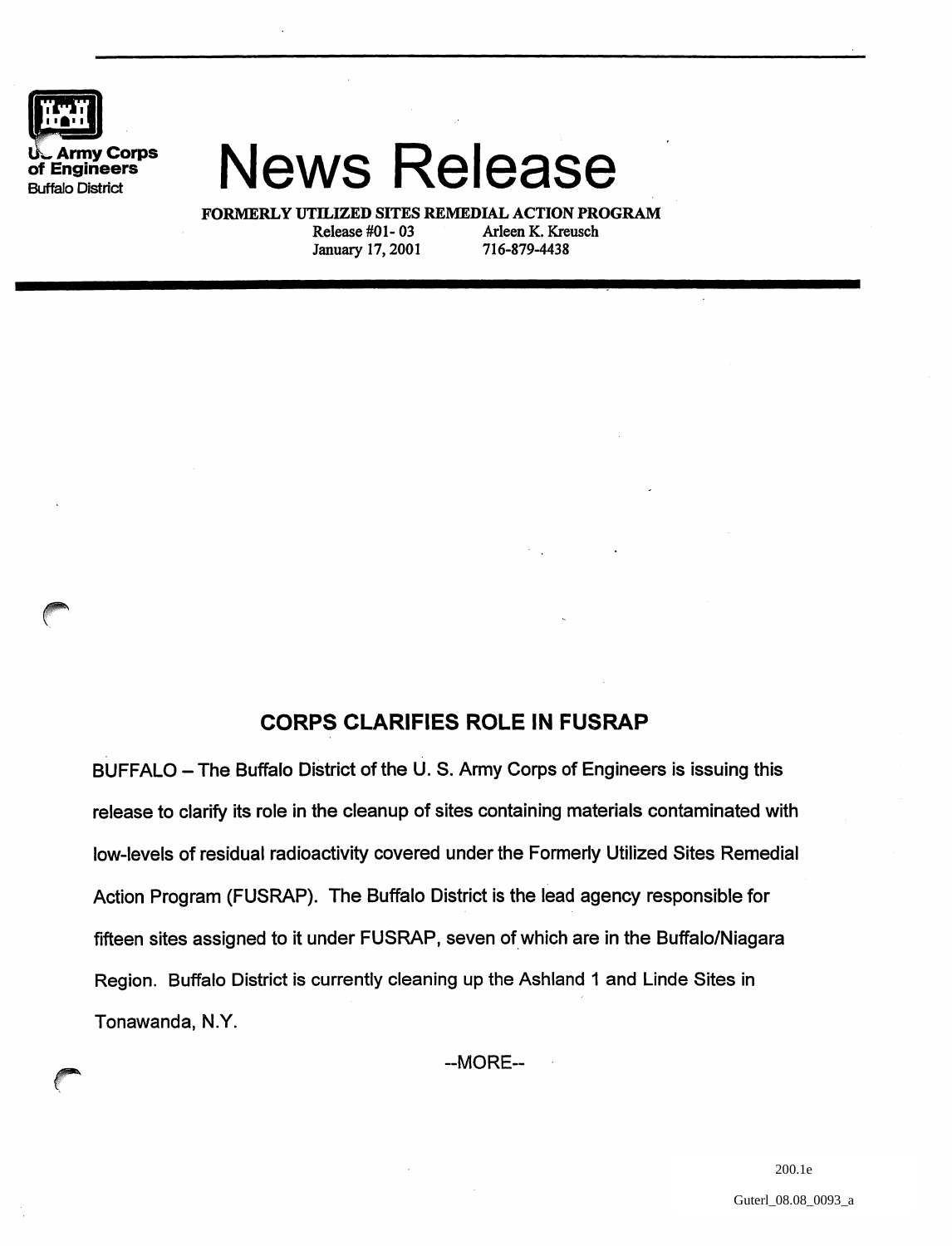FUSRAP is an environmental program established in March 1974 by the Atomic Energy Commission under the authority of the Atomic Energy Act of 1954, as amended. ~ FUSRAP was created to identify, investigate and take appropriate cleanup action at sites with radioactive contamination from the early atomic weapons program. Congress transferred FUSRAP from the U. S. Department of Energy (DOE) to the U. S. Army Corps of Engineers in the Energy ahd Water Development Appropriations Act for fiscal year 1998.

DOE's current role, under a Memorandum of Understanding with the Corps is to determine whether a site needs to be investigated for potential eligibility in FUSRAP. Once the DOE makes that decision, the Corps investigates the site following the Comprehensive Environmental Response, Compensation and Liability Act (CERCLA) of 1980, as amended. In 1997, Buffalo District was tasked with investigating and/or cleaning up eight sites that were already in the program. The Buffalo District has completed cleaning up two sites, is currently cleaning up two more, and is continuing investigation of the four others.

Since 1997, Buffalo District has been assigned the investigation of seven additional sites to determine whether they need to be included in the program. Locally, the Guterl Specialty Steel Corporation in Lockport, N. Y., was assigned to the district in September 2000. The former Harshaw Chemical Site in Cleveland; Dayton Unit I, Dayton Warehouse, Dayton Unit III, Dayton Unit IV in Dayton, Ohio; and the Scioto Laboratory Complex in Marion, Ohio are also potentially eligible and have been assigned to the district for evaluation.

--MORE--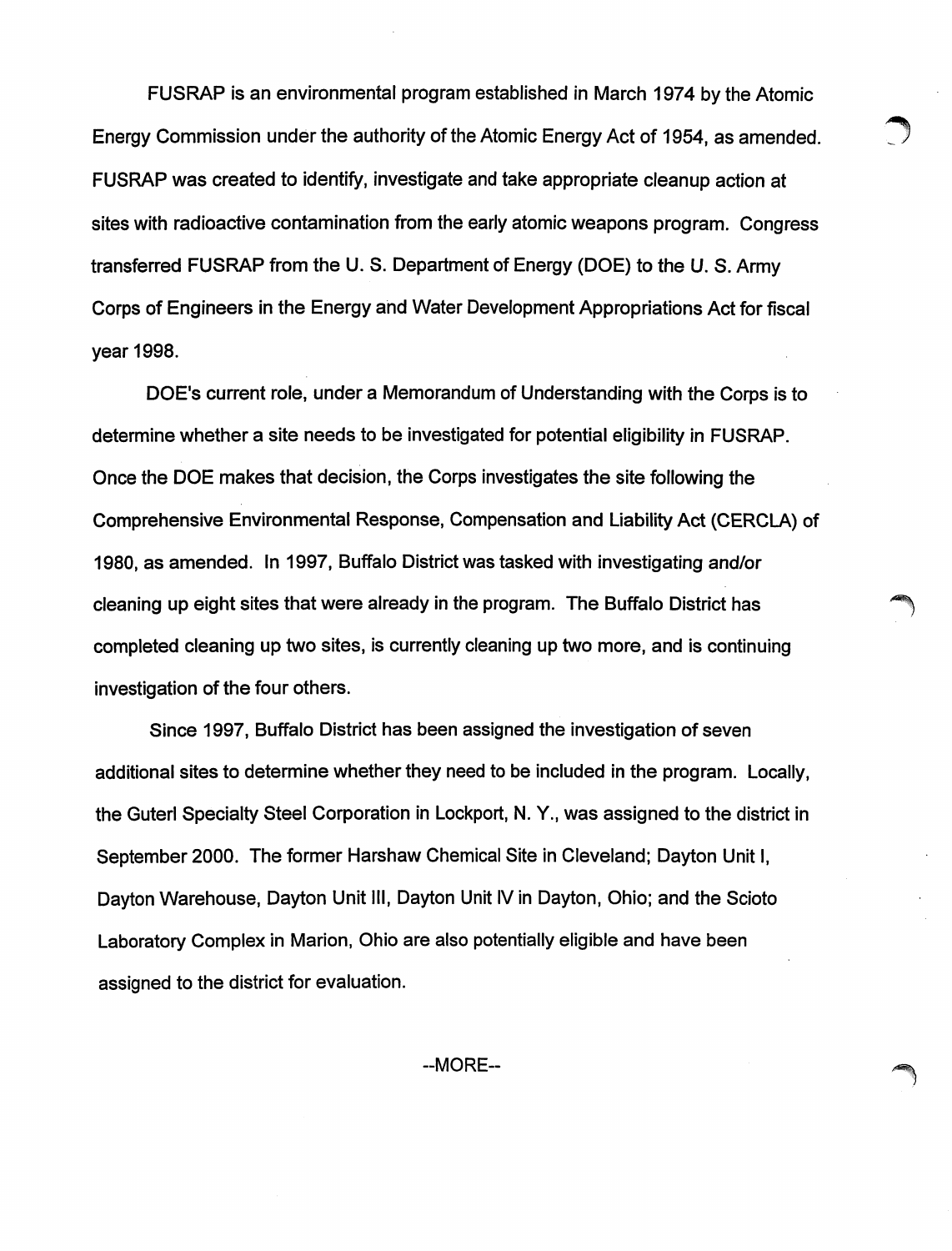The Corps' ultimate goal in managing FUSRAP is protection of human health and the environment. Although each site has its own characteristics, the Corps follows the same steps for each site as outlined in CERCLA to meet that goal. First, a Preliminary Assessment/Site Inspection (PA/SI) is performed. During the PA/SI, a site visit is made and available documentation is reviewed to evaluate the presence of radioactive residuals associated with activities performed by the Manhattan Engineer District (MED) or under the Atomic Energy Commission for the Nation's early atomic energy program. If the presence of radioactive residuals from these activities is confirmed above a level that impacts human health or the environment, then a recommendation is made to Congress to include the site in FUSRAP. A Remedial Investigation/Feasibility Study (RI/FS) further characterizes a site and provides sufficient information to support an informed risk-management decision regarding the most appropriate remedy for that site. A Proposed Plan is developed with the recommended alternative and released for public review and comment. After consideration of comments, a final determination is made on the remedy and a Record of Decision (ROD) is signed. The ROD certifies that the remedy complies with CERCLA, outlines the technical goals of the remedy, provides background information about the site, summarizes the analysis of alternatives, and explains the rationale of the remedy selected. If the selected remedy requires an action in order to reduce risks due to contamination, a design phase would be next, followed by a remedial action. Periodic monitoring may also be necessary following the remedial action. A removal action may be initiated at any time if human health or the environment is in immediate danger.

--MORE--

 $\subset$